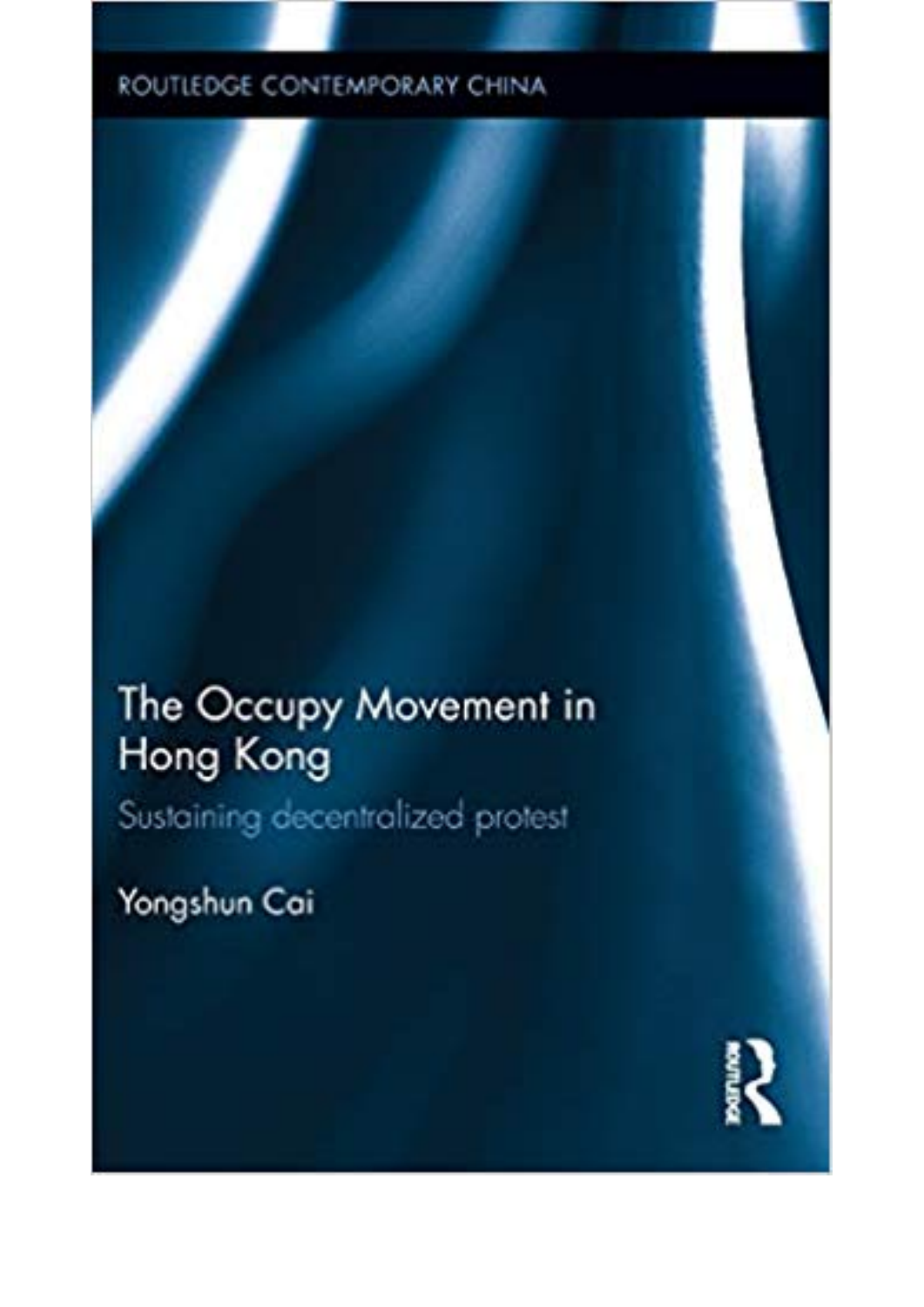**Yongshun Cai**

**The Occupy Movement in Hong Kong: Sustaining Decentralized Protest (Routledge Contemporary China Series)**

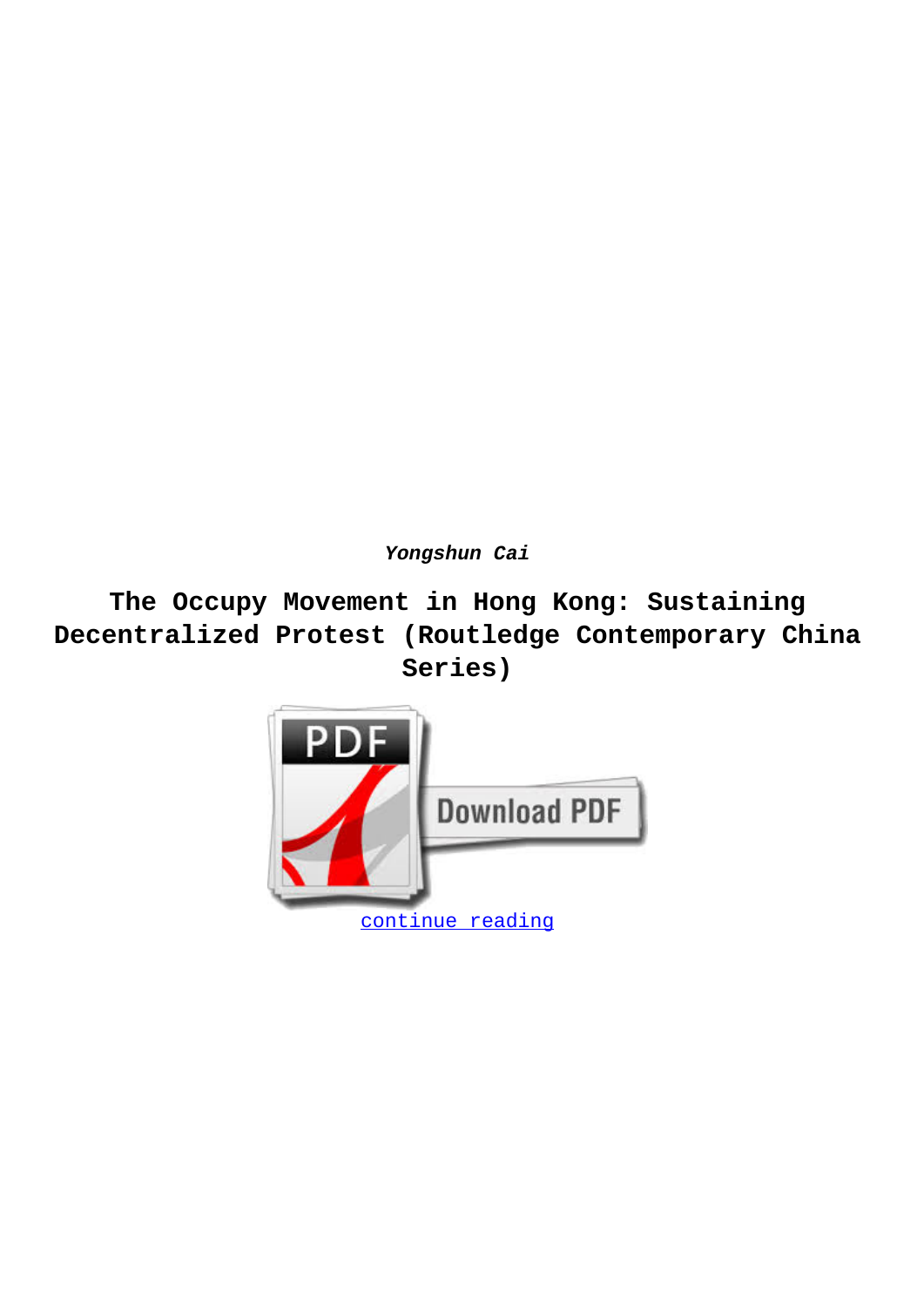The Occupy movement in Hong Kong was sustained for approximately 80 days due to government tolerance, the presence of determined participants, and a weak leadership. In addition, sustained protest may not only result in more dramatic action, however they also bring about the diffusion of protests or result in significant policy adjustments. Unlike other social actions, such as the 1989 Tiananmen movement, the Occupy motion reached its peak of participation at the beginning, making it difficult to sustain the momentum. The presence of determined individuals who thought we would stay until the government responded was crucial to the sustaining of the movement. These self-selected individuals were caught in a dilemma between fruitless occupation and reluctance to retreat without a success. The motion lasted also because the poor leadership was struggling to force the government to concede or devise techniques for making a "graceful exit. Sustained protests are worth analysis because they not merely reveal the broad social context in which the protests occur and persist but also explain the dynamics of the escalation or the decline of the protests. This book develops a new framework to explain the sustaining of decentralized protest in the absence of strong movement organizations and leadership." As a result, site clearance became the common choice of both federal government and the protestors. The government tolerated the occupation because its preliminary use of force, in particular teargas, was counterproductive and provoked large-scale participation.



[continue reading](http://bit.ly/2Tge8Fv)